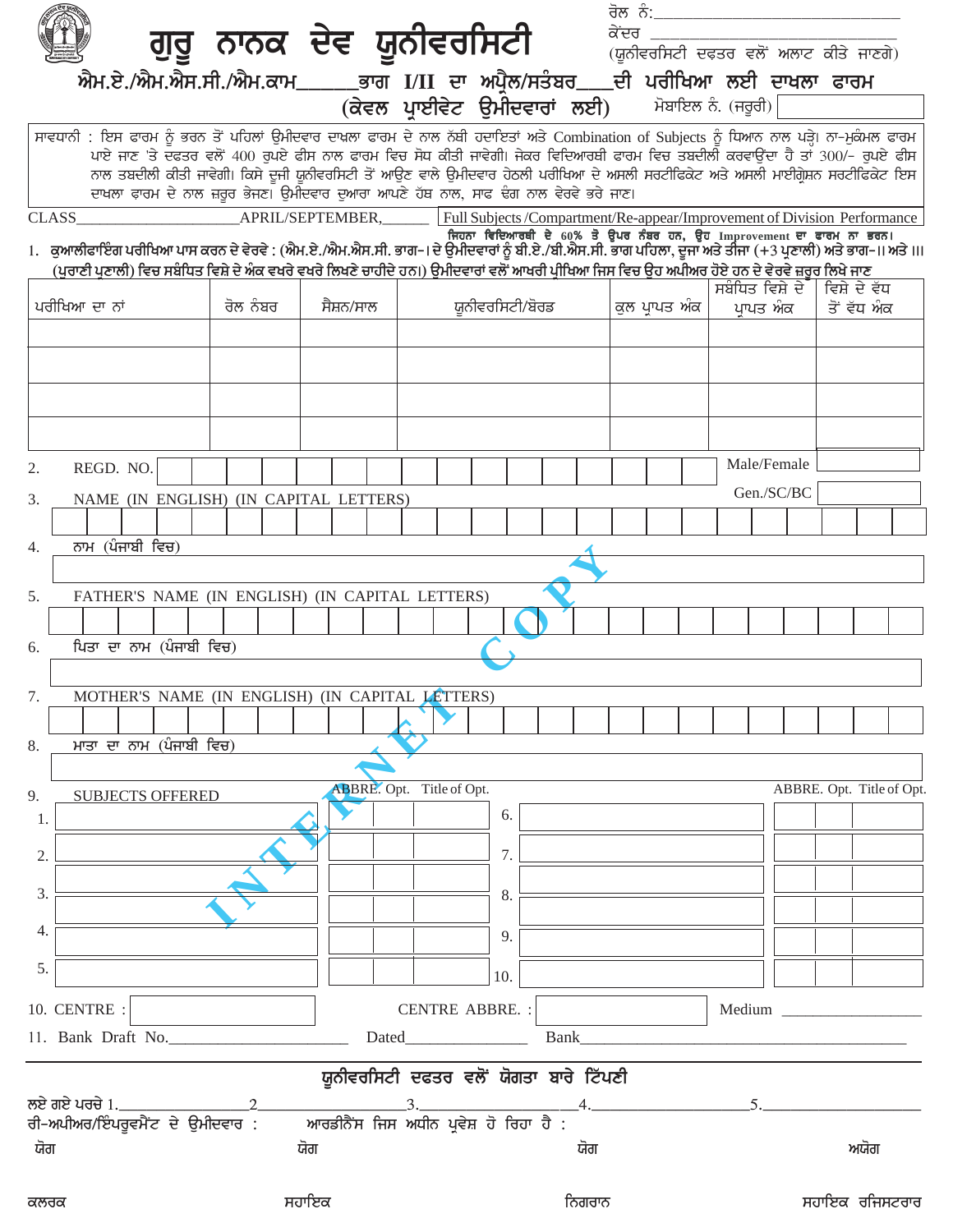| ਅ) ਸੋਧੇ ਹੋਏ ਨਤੀਜੇ ਦੀ ਮਿਤੀ  |                         | ਅ) ਸੋਧੇ ਹੋਏ ਨਤੀਜੇ ਦੀ ਮਿਤ <u>ੀ ਵਿੱਚ ਵਾਲ ਵਾਲ ਵਿੱਚ ਵਿੱਚ ਹੋਇਆ ਹੈ। ਇਸ ਵਿੱਚ ਵਿੱਚ ਹੋਇਆ ਹੈ ਅਤੇ ਹੋਇਆ ਹੈ ਅਤੇ ਹੋਏ ਨਤੀਜੇ ਦੀ ਮਿਤੀ<br/>ਇਹ ਕੀ ਇਸ ਪਰੀਖਿਆ ਦੇ ਨਾਲ ਹੇਠਲੀ ਸ਼੍ਰੇਣੀ ਦੀ ਕੰਪਾਰਟਮੈਂਟ ਦੀ ਪਰੀਖਿਆ ਵੀ ਦੇ ਰਹੇ ਹੋ ਹਾਂ/ਨਾਂਹ?________________________</u> |                               |                                                                                         |                                      |
|----------------------------|-------------------------|------------------------------------------------------------------------------------------------------------------------------------------------------------------------------------------------------------------------------------------|-------------------------------|-----------------------------------------------------------------------------------------|--------------------------------------|
|                            | ਜੇ ਹਾਂ ਤਾਂ ਵਿਸ਼ੇ ਦਾ ਨਾਮ |                                                                                                                                                                                                                                          |                               |                                                                                         |                                      |
|                            |                         |                                                                                                                                                                                                                                          |                               |                                                                                         |                                      |
|                            |                         |                                                                                                                                                                                                                                          |                               |                                                                                         |                                      |
|                            |                         |                                                                                                                                                                                                                                          |                               |                                                                                         |                                      |
|                            |                         |                                                                                                                                                                                                                                          |                               |                                                                                         |                                      |
|                            |                         |                                                                                                                                                                                                                                          |                               |                                                                                         |                                      |
|                            |                         |                                                                                                                                                                                                                                          |                               |                                                                                         |                                      |
|                            |                         |                                                                                                                                                                                                                                          |                               |                                                                                         |                                      |
| ਜਿਲ੍ਹਾ                     |                         |                                                                                                                                                                                                                                          |                               |                                                                                         |                                      |
|                            |                         |                                                                                                                                                                                                                                          |                               |                                                                                         |                                      |
|                            |                         |                                                                                                                                                                                                                                          |                               |                                                                                         |                                      |
|                            |                         |                                                                                                                                                                                                                                          |                               |                                                                                         |                                      |
|                            |                         |                                                                                                                                                                                                                                          |                               |                                                                                         |                                      |
|                            |                         | 18. ਪਿਛਲੀ ਪੀਖਿਆ ਦਾ ਨਤੀਜਾ ਐਲਾਨੇ ਜਾਣ ਦੀ ਮਿਤੀ ___________                                                                                                                                                                                   |                               |                                                                                         |                                      |
|                            |                         | 19. ਕੀ ਤੁਹਾਨੂੰ ਕਦੀ ਪਰੀਖਿਆ ਦੇਣ ਤੋਂ ਅਯੋਗ ਕਰਾਰ ਦਿੱਤਾ ਹੈ? ਜਾਂ ਕਿਸੇ ਹੋਰ ਯੂਨੀਵਰਸਿਟੀ/ਬੋਰਡ ਵਿਚ ਤੁਹਾਡੇ ਵਿਰੁੱਧ ਅਣ-ਉਚਿਤ ਸਾਧਨ ਦਾ ਕੋਈ ਕੇਸ ਚਲ ਰਿਹਾ ਹੈ?                                                                                                 |                               |                                                                                         |                                      |
|                            |                         |                                                                                                                                                                                                                                          |                               |                                                                                         |                                      |
|                            |                         |                                                                                                                                                                                                                                          |                               |                                                                                         |                                      |
|                            |                         |                                                                                                                                                                                                                                          |                               |                                                                                         |                                      |
|                            |                         | ਸੁਚਨਾ ਮੇਰੀ ਜਾਣਕਾਰੀ ਅਤੇ ਵਿਸ਼ਵਾਸ ਅਨੁਸਾਰ ਦਰੁਸਤ ਹੈ ਅਤੇ ਇਸ ਵਿਚ ਕੁਝ ਵੀ ਛੁਪਾਇਆ ਨਹੀਂ ਗਿਆ। ਮੈਂ ਇਸ ਗੱਲ ਤੋਂ ਜਾਣੂ ਹਾਂ ਕਿ ਜੇਕਰ ਮੇਰੇ ਦੁਆਰਾ ਦਿੱਤੀ                                                                                                       |                               |                                                                                         |                                      |
|                            |                         | ਗਈ ਸੂਚਨਾ ਝੂਠੀ ਸਾਬਤ ਹੁੰਦੀ ਹੈ ਤਾਂ ਮੈਂ ਕਾਨੂੰਨ ਅਧੀਨ ਸਜ਼ਾ ਦਾ ਭਾਗੀਦਾਰ ਹੋਵਾਂਗਾ/ਹੋਵਾਂਗੀ ਅਤੇ ਮੈਨੂੰ ਉਸ ਵਿਦਿਅਕ ਸੰਸਥਾ ਵਿਚੋਂ ਸਰਸਰੀ ਤੌਰ ਤੇ (Summarily)                                                                                                 |                               |                                                                                         |                                      |
|                            |                         | ਕੱਢ ਦਿੱਤਾ ਜਾਵੇਗਾ ਜਿਸ ਵਿਚ ਮੈਂ ਅਜਿਹੀ ਝੁਠੀ ਸੂਚਨਾ ਦੇ ਆਧਾਰ ਤੇ ਦਾਖਲਾ ਲਿਆ ਹੈ।                                                                                                                                                                   |                               |                                                                                         |                                      |
|                            | ਪੱਤਰ–ਵਿਹਾਰ ਦਾ ਪਤਾ       | <u> La componenta del componenta del componente del componente del componente del componente del componente del c</u>                                                                                                                    |                               |                                                                                         |                                      |
|                            |                         |                                                                                                                                                                                                                                          |                               |                                                                                         |                                      |
|                            |                         |                                                                                                                                                                                                                                          |                               |                                                                                         |                                      |
|                            |                         |                                                                                                                                                                                                                                          |                               |                                                                                         |                                      |
|                            |                         |                                                                                                                                                                                                                                          |                               | <u> ਮੁਤਾਬਾਦਿਲ ਨੂੰ ਸੰਬਾਇਲ ਨੂੰ ਸੰਸਾਇਲ ਹੋ ਜਾਣਕਾਰੀ ਦੇ ਸੰਬਾਦਿਲ ਹੋ ਜਾਣਕਾਰੀ ਦੇ ਸੰਬਾਦਿਲ ਹੈ।</u> |                                      |
|                            |                         |                                                                                                                                                                                                                                          |                               |                                                                                         |                                      |
| <u>ਮਿਤੀ ______________</u> |                         |                                                                                                                                                                                                                                          |                               |                                                                                         | ਉਮੀਦਵਾਰ ਦੇ ਹਸਤਾਖਰ                    |
|                            |                         |                                                                                                                                                                                                                                          |                               |                                                                                         |                                      |
|                            |                         |                                                                                                                                                                                                                                          |                               |                                                                                         |                                      |
|                            |                         |                                                                                                                                                                                                                                          | ਸਰਟੀਫਿਕੇਟ ਨੰਬਰ $1$            |                                                                                         |                                      |
|                            |                         |                                                                                                                                                                                                                                          | ਪ੍ਰਾਈਵੇਟ ਉਮੀਦਵਾਰਾਂ ਲਈ         |                                                                                         |                                      |
|                            |                         | 1. ਬਿਨੈਕਾਰ ਦਾ ਆਚਰਣ ਠੀਕ ਹੈ ਅਤੇ ਉਸ ਦੀਆਂ ਤਸਦੀਕ-ਸ਼ੁਦਾ ਫੋਟੋਆਂ ਚਿਪਕਾਂ ਦਿੱਤੀਆਂ ਹਨ।                                                                                                                                                              |                               |                                                                                         |                                      |
| ਤਸਦੀਕ–ਸ਼ੁਦਾ                |                         | 2. ਚਾਲੂ ਅਕਾਦਮਿਕ ਸਾਲ਼ ਵਿਚ ਇਸ ਉਮੀਦਵਾਰ ਨੇ ਕੇਜੂਅਲ ਉਮੀਦਵਾਰ ਤੋਂ ਬਿਨਾਂ, ਇਸ ਯੂਨੀਵਰਸਿਟੀ ਨਾਲ ਸੰਬੰਧਿਤ ਕਿਸੇ ਕਾਲਜ                                                                                                                                     |                               |                                                                                         |                                      |
| ਫੋਟੋ ਚਿਪਕਾਓ                |                         | ਵਿਚ ਦਾਖਲਾ ਨਹੀਂ ਲਿਆ ਹੈ।                                                                                                                                                                                                                   |                               |                                                                                         |                                      |
|                            |                         | 3. ਦਾਖ਼ਲਾ ਫਾਰਮ ਵਿਚ ਦਿੱਤੇ ਗਏ ਵੇਰਵੇ ਠੀਕ ਹਨ ਅਤੇ ਇਸ ਨੇ ਮੇਰੇ ਸਾਹਮਣੇ ਦਸਤਖ਼ਤ ਕੀਤੇ ਹਨ।                                                                                                                                                           |                               |                                                                                         |                                      |
|                            |                         | 4. ਉਹ ਕਿਸੇ ਵਿਭਾਗ ਵਿਚ ਨੌਕਰੀ ਨਹੀਂ ਕਰਦਾ/ਕਰਦੀ ਹੈ।                                                                                                                                                                                            |                               |                                                                                         |                                      |
|                            |                         |                                                                                                                                                                                                                                          |                               |                                                                                         | ਤਸਦੀਕ ਕਰਨ ਵਾਲੇ ਦੇ ਹਸਤਾਖਰ (ਮੋਹਰ ਸਮੇਤ) |
|                            |                         |                                                                                                                                                                                                                                          | ਸਰਟੀਫਿਕੇਟ ਨੰਬਰ $2$            |                                                                                         |                                      |
|                            |                         | (ਲੇਟ ਕਾਲਜ ਉਮੀਦਵਾਰਾਂ ਲਈ ਸਰਟੀਫਿਕੇਟ ਜਿਹੜੇ ਕਿ ਪੂਰੇ ਵਿਸ਼ਿਆਂ ਜਾਂ ਕੰਪਾਰਟਮੈਂਟ ਦੀ ਪਰੀਖਿਆ ਦੇ ਰਹੇ ਹਨ)                                                                                                                                               |                               |                                                                                         |                                      |
| ਤਸਦੀਕ ਕੀਤਾ ਜਾਂਦਾ ਹੈ ਕਿ :   |                         |                                                                                                                                                                                                                                          |                               |                                                                                         |                                      |
|                            |                         |                                                                                                                                                                                                                                          |                               |                                                                                         |                                      |
|                            |                         |                                                                                                                                                                                                                                          |                               |                                                                                         |                                      |
|                            |                         | ਰੈਗੂਲਰ ਉਮੀਦਵਾਰ ਵਜੋਂ ਦਿਤੀ ਸੀ ਪਰ ਫੇਲ੍ਹ ਹੋ ਗਿਆ ਸੀ/ਕੰਪਾਰਟਮੈਂਟ ਆ ਗਈ ਸੀ।                                                                                                                                                                       |                               |                                                                                         |                                      |
|                            |                         | 3. ਇਸ ਉਮੀਦਵਾਰ ਦਾ ਆਚਰਣ ਠੀਕ ਹੈ। ਉਸ ਨੇ ਇਹ ਦਾਖ਼ਲਾ ਫਾਰਮ ਆਪ ਭਰਿਆ ਹੈ ਅਤੇ ਮੇਰੇ ਸਾਹਮਣੇ ਦਸਤਖ਼ਤ ਕੀਤੇ ਹਨ। ਇਸ ਵਿਚ ਦਿੱਤੇ ਗਏ ਵੇਰਵੇ ਠੀਕ ਹਨ।                                                                                                              |                               |                                                                                         |                                      |
|                            |                         |                                                                                                                                                                                                                                          |                               |                                                                                         |                                      |
| ਮਿਤੀ                       |                         |                                                                                                                                                                                                                                          |                               |                                                                                         | ਤਸਦੀਕ ਕਰਨ ਵਾਲੇ ਦੇ ਹਸਤਾਖਰ (ਮੋਹਰ ਸਮੇਤ) |
|                            |                         |                                                                                                                                                                                                                                          |                               |                                                                                         |                                      |
|                            |                         |                                                                                                                                                                                                                                          | ਸਰਟੀਫਿਕੇਟ ਨੰਬਰ 3 ਮੁਲਾਜ਼ਮਾਂ ਲਈ |                                                                                         |                                      |
|                            |                         |                                                                                                                                                                                                                                          |                               |                                                                                         |                                      |
|                            |                         | ਦਾ ਆਚਰਣ ਚੰਗਾ ਹੈ। ਇਸ ਉਮੀਦਵਾਰ ਨੇ ਕਿਸੇ ਸੰਬੰਧਿਤ ਕਾਲਜ ਵਿਚ ਦਾਖ਼ਲਾ ਨਹੀਂ ਲਿਆ।                                                                                                                                                                    |                               |                                                                                         |                                      |
|                            |                         | 5. ਇਸ ਪ੍ਰਾਰਥਨਾ ਪੱਤਰ ਉਤੇ ਇਸ ਉਮੀਦਵਾਰ ਨੇ ਮੇਰੇ ਸਾਹਮਣੇ ਦਸਤਖ਼ਤ ਕੀਤੇ ਹਨ ਅਤੇ ਇਸ ਵਿਚ ਦਿੱਤੇ ਗਏ ਵੇਰਵੇ ਸਹੀ ਹਨ।                                                                                                                                       |                               |                                                                                         |                                      |

ਤਸਦੀਕ ਕਰਤਾ ਗਜ਼ਟਡ ਅਫਸਰ ਦੇ ਦਸਤਖਤ (ਮੋਹਰ ਸਮੇਤ)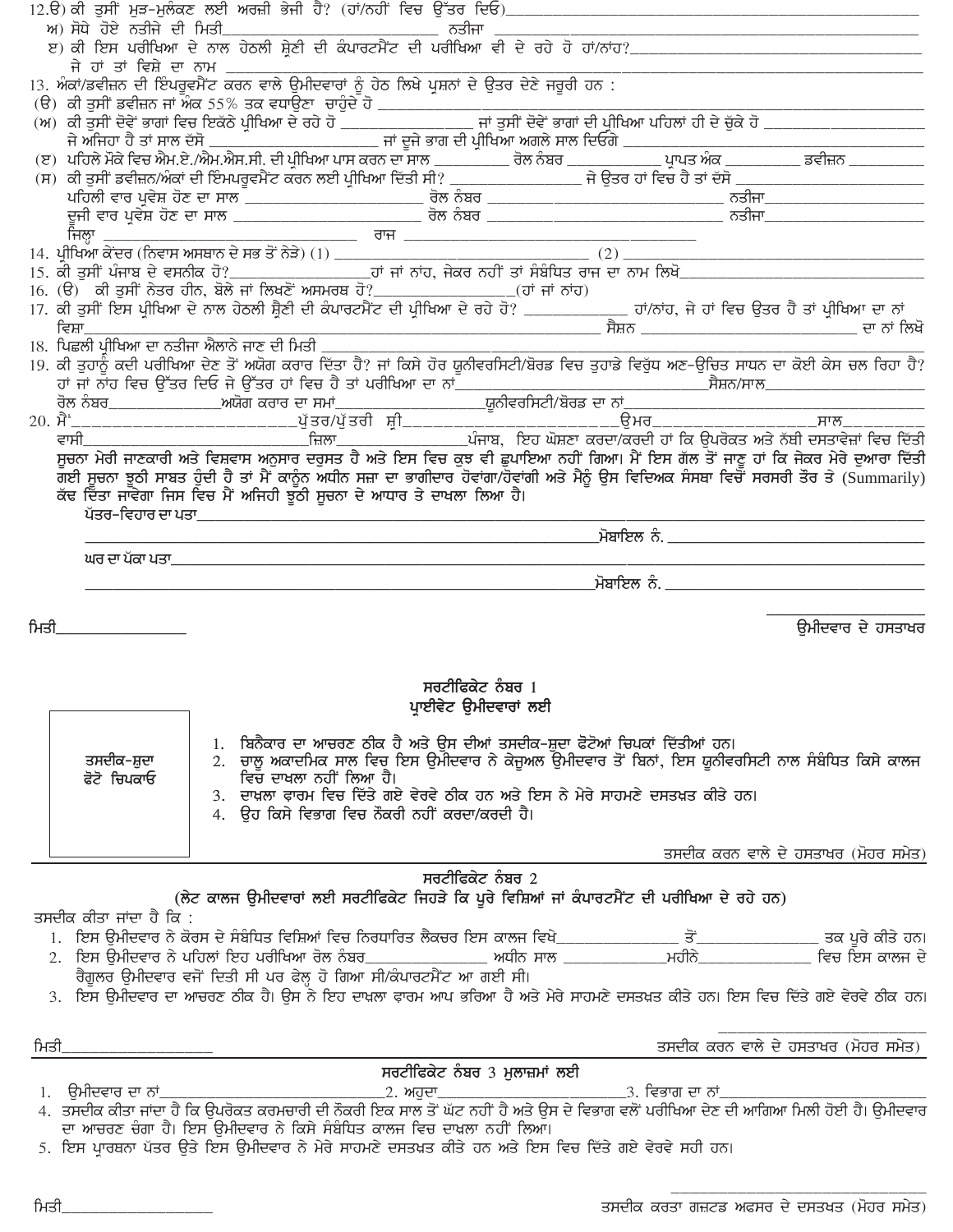## ਵਿਦਿਆਰਥੀਆਂ ਲਈ ਆਮ ਹਦਾਇਤਾਂ (ਵਿਦਿਆਰਥੀ ਇਸ ਪੰਨੇ ਨੂੰ ਲਾਹ ਕੇ ਆਪਣੇ ਕੋਲ ਰੱਖ ਲਵੇ)

- ਉਮੀਦਵਾਰ ਨੂੰ ਸਿਲੇਬਸ ਗੋਰ ਨਾਲ ਪੜ੍ਹਨ ਦੀ ਸਲਾਹ ਦਿੱਤੀ ਜਾਂਦੀ ਹੈ ਅਤੇ ਉਹ ਦਾਖਲਾ ਫਾਰਮ ਵਿਚ ਸੰਬੰਧਿਤ ਵਿਸ਼ੇ ਜਿਵੇਂ ਕਿ ਇਤਿਹਾਸ, ਹਿੰਦੀ, ਪੰਜਾਬੀ ਆਦਿ ਦੀ ਉਹ ਆਪਸ਼ਨ ਲਿਖੇ, ਜਿਸ 1. ਦੀ ਉਸਨੇ ਪਰੀਖਿਆ ਦੇਣੀ ਹੈ। ਜੇਕਰ ਉਮੀਦਵਾਰ ਆਪਸ਼ਨ ਲਿਖਣ ਤੋਂ ਅਸਮਰੱਥ ਰਹਿੰਦਾ ਹੈ ਅਤੇ ਇਸ ਕਾਰਣ ਉਸ ਦਾ ਪਰਚਾ ਖੁੰਝ ਜਾਂਦਾ ਹੈ ਤਾਂ ਇਸ ਲਈ ਉਹ ਆਪ ਜ਼ਿੰਮੇਵਾਰ ਹੋਵੇਗਾ।
- ਹਰ ਇਕ ਉਮੀਦਵਾਰ ਨੂੰ ਉਹ ਪਰੀਖਿਆ, ਜਿਹੜੀ ਉਸ ਨੇ ਦੇਣੀ ਹੋਵੇ, ਸਬੰਧੀ ਸਟੈਚੂਟ ਅਤੇ ਆਰਡੀਨੈਂਸ ਪੜ੍ਹਕੇ ਯਕੀਨੀ ਬਣਾ ਲੈਣਾ ਚਾਹੀਦਾ ਹੈ ਕਿ ਉਹ ਪਰੀਖਿਆ ਦੇਣ ਦੇ ਯੋਗ ਹੈ, ਨਹੀਂ ਤਾਂ  $2.$ ਦਾਖ਼ਲਾ ਫੀਸ ਮੋੜਨ ਯੋਗ ਨਹੀਂ ਹੋਵੇਗੀ। ਸਟੈਚੂਟਸ ਅਤੇ ਆਰਡੀਨੈਂਸਜ਼ ਦੀ ਕਾਪੀ ਰਜਿਸਟਰ ਸ਼ੁਦਾ ਪੁਸਤਕ ਵਿਕ੍ਰੇਤਾਵਾਂ ਪਾਸੋਂ ਜਾਂ ਸਿਧੇ ਖਜਾਨਚੀ, ਗੁਰੂ ਨਾਨਕ ਦੇਵ ਯੂਨੀਵਰਸਿਟੀ ਅੰਮ੍ਰਿਤਸਰ ਤੋਂ ਅਦਾਇਗੀ ਕਰਕੇ ਪ੍ਰਾਪਤ ਕੀਤੀ ਜਾ ਸਕਦੀ ਹੈ।
- ਉਮੀਦਵਾਰ ਦੀ ਭੇਜੀ ਹੋਈ ਫੀਸ ਨਾ ਹੀ ਮੋੜੀ ਜਾ ਸਕਦੀ ਹੈ ਤੇ ਨਾ ਹੀ ਅਗਲੀ ਕਿਸੇ ਪੀਖਿਆ ਲਈ ਜਮ੍ਹਾਂ ਕੀਤੀ ਜਾ ਸਕਦੀ ਹੈ। ਭਾਵੇਂ ਉਮੀਦਵਾਰ ਨੇ ਆਪਣਾ ਫਾਰਮ ਨਾ ਹੀ ਜਮ੍ਹਾਂ ਕਰਾਇਆ ਹੋਵੇ ਜਾਂ ਕਿਸੇ ਹੋਰ ਕਾਰਨ ਕਰਕੇ ਪ੍ਰੀਖਿਆ ਨਾ ਦੇ ਸਕਦਾ ਹੋਵੇ। ਇਹ ਫੀਸ ਕੇਵਲ ਤਾਂ ਹੀ ਵਾਪਸ ਕੀਤੀ ਜਾਵੇਗੀ ਜੇਕਰ ਪ੍ਰੀਖਿਆਰਥੀ ਯੂਨੀਵਰਸਿਟੀ ਦੇ ਅਧਿਆਦੇਸ਼ਾਂ ਅਨੁਸਾਰ ਅਯੋਗ ਘੋਸ਼ਿਤ ਕੀਤਾ ਜਾਵੇਗਾ।
- ਕੇਂਦਰ ਦੀ ਤਬਦੀਲੀ ਲਈ ਪ੍ਰਾਰਬਨਾ ਪੱਤਰ (ਨੀਯਤ ਫਾਰਮ ਤੇ) ਤਾਂ ਹੀ ਵਿਚਾਰਿਆ ਜਾਵੇਗਾ ਜੇਕਰ ਉਹ ਹਰ ਪੱਖੋਂ ਮੁਕੰਮਲ ਹੋਵੇਗਾ ਅਤੇ ਇਸ ਦੇ ਨਾਲ ਦੋ ਤਸਦੀਕ ਸ਼ੁਦਾ ਫੋਟੋਆਂ (ਜੋ ਪੁਰਖਾਂ ਅਤੇ ਇਸਤਰੀਆਂ 4. ਦੋਹਾਂ ਲਈ ਜਰੂਰੀ ਹੈ) ਭੇਜਿਆ ਜਾਵੇਗਾ। ਇਸ ਦੇ ਲਈ **ਬੈਂਕ ਡਰਾਫਟ** ਰਾਹੀਂ 500/- ਰੁਪਏ ਦੀ ਫੀਸ ਤੇ ਹੋਰ ਲੋੜੀਂਦੇ ਦਸਤਾਵੇਜ਼ ਪ੍ਰੀਖਿਆ ਸ਼ੁਰੂ ਹੋਣ ਤੋਂ ਇਕ ਮਹੀਨਾ ਪਹਿਲਾਂ ਪਾਰਥਨਾ ਪੱਤਰ ਦੇ ਨਾਲ ਭੇਜੇ ਜਾਣ। ਕਿਸੇ ਵੀ ਉਮੀਦਵਾਰ ਨੂੰ ਕਿਸੇ ਦੂਜੇ ਕੇਂਦਰ ਤੇ ਉਦੋਂ ਤਕ ਜਾਣ ਦੀ ਆਗਿਆ ਨਹੀਂ ਜਦੋਂ ਤਕ ਕਿ ਕੇਂਦਰ ਤਬਦੀਲ ਕਰਨ ਦੇ ਆਦੇਸ਼ਾਂ ਦੀ ਪੁਸ਼ਟੀ ਨਹੀਂ ਹੋ ਜਾਂਦੀ। ਜੇਕਰ ਕੋਈ ਉਮੀਦਵਾਰ ਯੂਨੀਵਰਸਿਟੀ ਵੱਲੋਂ ਦਿੱਤੇ ਗਏ ਮੌਲਿਕ ਕੇਂਦਰ ਤੋਂ ਇਲਾਵਾ ਕਿਸੇ ਹੋਰ ਪ੍ਰੀਖਿਆ ਕੇਂਦਰ ਵਿਚ ਪ੍ਰੀਖਿਆ ਦੇ ਦੇਂਦਾ ਹੈ ਤਾਂ ਉਸ ਦੀਆਂ ਉਤਰ–ਪੱਤਰੀਆਂ ਰੱਦ ਕੀਤੀਆਂ ਜਾ ਸਕਦੀਆਂ ਹਨ। ਕੇਂਦਰ ਦੀ ਤਬਦੀਲੀ ਲਈ ਪਾਰਥਨਾ ਪੱਤਰ ਕੇਵਲ ਰਜਿਸਟਰੀ ਡਾਕ ਰਾਹੀਂ ਹੀ ਭੇਜਿਆ ਜਾਣਾ ਚਾਹੀਦਾ ਹੈ। ਕੇਂਦਰ ਦੀ ਤਬਦੀਲੀ ਲਈ ਬਿਨੈ-ਪੱਤਰ ਤਾਂ ਹੀ ਵਿਚਾਰੀ ਜਾਵੇਗੀ ਜੇਕਰ ਉਮੀਦਵਾਰ ਦੀ ਨੌਕਰੀ ਵਿਚ ਆਪਣੀ ਬਦਲੀ ਹੋ ਗਈ ਹੋਵੇ ਜਾਂ ਉਸ ਦੇ ਮਾਪਿਆਂ ਜਾਂ ਗਾਰਡੀਅਨ ਦੀ। ਅਜਿਹੀ ਸੂਰਤ ਵਿਚ ਉਸ ਨੂੰ 'ਯੋਗ ਬਦਲੀ ਸਰਟੀਫਿਕੇਟ' ਉਸ ਦਫਤਰ ਤੋਂ ਪ੍ਰਾਪਤ ਕਰਕੇ ਦੇਣਾ ਪਵੇਗਾ ਜਿਥੇ ਉਸਦੀ/ਉਸਨੇ/ਉਸਦੇ ਮਾਪਿਆਂ ਨੇ ਡਿਊਟੀ ਸੰਭਾਲੀ ਹੈ ਜਾਂ ਕੇਂਦਰ ਦੀ ਤਬਦੀਲੀ ਲਈ ਪਾਰਥਨਾ ਪੱਤਰ ਉਮੀਦਵਾਰ ਦੇ ਬੀਮਾਰੀ ਦੇ ਆਧਾਰ ਉਪਰ ਵੀ ਵਿਚਾਰਿਆ ਜਾ ਸਕਦਾ ਹੈ ਪਰ ਅਜਿਹੀ ਸਥਿਤੀ ਵਿਚ ਜਿਲੇ ਦੇ ਮੁਖ ਮੈਡੀਕਲ ਅਫਸਰ ਦੁਆਰਾ ਡਾਕਟਰੀ ਸਰਟੀਫਿਕੇਟ ਪੇਸ਼ ਕਰਨਾ ਲਾਜ਼ਮੀ ਹੋਵੇਗਾ। ਸਥਾਨਕ ਕੇਂਦਰ ਬਦਲਣ ਦੀ ਕਿਸੇ ਵੀ ਹਾਲਤ ਵਿਚ ਆਗਿਆ ਨਹੀਂ ਦਿਤੀ ਜਾਵੇਗੀ।
- ਰੋਲ ਨੰਬਰ ਕਾਰਡ ਪ੍ਰਾਪਤ ਕਰਨ ਤੋਂ ਪਹਿਲਾਂ ਯੂਨੀਵਰਸਿਟੀ ਦਫਤਰ ਨਾਲ ਪੱਤਰ–ਵਿਹਾਰ ਕਰਨ ਲੱਗਿਆਂ/ਤਾਰ ਭੇਜਣ ਲੱਗਿਆਂ, ਉਮੀਦਵਾਰ ਨੂੰ ਆਪਣਾ ਨਾਂ, ਪਿਤਾ ਦਾ ਨਾਂ, ਪੀਖਿਆ ਦਾ ਨਾਂ, ਗਰੂਪ, 5. ਵਿਸ਼ੇ, ਸੰਭਾਵੀ ਕੇਂਦਰ, ਯੂਨੀਵਰਸਿਟੀ ਫੀਸ ਰਸੀਦ ਨੰਬਰ ਅਤੇ ਪੱਤਰ-ਵਿਹਾਰ ਦਾ ਪਤਾ ਜਰੂਰ ਲਿਖਣਾ ਚਾਹੀਦਾ ਹੈ। ਰੋਲ ਨੰਬਰ ਕਾਰਡ ਪ੍ਰਾਪਤ ਹੋਣ ਉਪਰੰਤ ਪ੍ਰੀਖਿਆ ਦਾ ਨਾਂ ਅਤੇ ਅਲਾਟ ਕੀਤਾ ਗਿਆ ਰੋਲ ਨੰਬਰ ਦਸਣਾ ਚਾਹੀਦਾ ਹੈ। ਇਨ੍ਹਾਂ ਵੇਰਵਿਆਂ ਤੋਂ ਬਿਨਾਂ ਉਤਰ ਦੇਣ ਵਿਚ ਕਾਫੀ ਢਿਲ ਹੋ ਜਾਣ ਦੀ ਸੰਭਾਵਨਾ ਹੋ ਸਕਦੀ ਹੈ।
- ਲਿਖਾਰੀ ਕੇਵਲ ਨੇਤਰਹੀਣ ਜਾਂ ਪੱਕੇ ਤੌਰ ਤੇ ਅੰਗਹੀਣ/ਲਿਖਣੋਂ ਅਸਮਰੱਥ ਉਮੀਦਵਾਰ ਨੂੰ ਹੀ ਦਿੱਤਾ ਜਾ ਸਕਦਾ ਹੈ। ਅਜਿਹੇ ਉਮੀਦਵਾਰ ਇਕ ਸਾਦੇ ਕਾਗ਼ਜ ਤੇ ਸਣੇ ਮੈਡੀਕਲ ਸਰਟੀਫਿਕੇਟ ਦੇ ਲਿਖਾਰੀ 6. ਲੈਣ ਲਈ ਇਕ ਪ੍ਰਾਥਨਾ ਪੱਤਰ ਉਪ-ਰਜਿਸਟਰਾਰ (ਕਾਰਜ-ਸੰਚਾਲਨ), ਗੁਰੂ ਨਾਨਕ ਦੇਵ ਯੂਨੀਵਰਸਿਟੀ, ਅੰਮ੍ਰਿਤਸਰ ਨੂੰ ਪ੍ਰੀਖਿਆ ਦੇ ਪੂਰੇ ਵੇਰਵਿਆਂ ਸਹਿਤ ਰਜਿਸਟਰੀ ਰਾਹੀਂ ਦਾਖ਼ਲਾ ਫਾਰਮ ਭੇਜਣ ਦੀ ਅੰਤਮ ਮਿਤੀ ਤੋਂ ਪਹਿਲਾਂ ਭੇਜਣ।
- ਵਿਦਿਆਰਥੀਆਂ ਨੂੰ ਹਦਾਇਤ ਕੀਤੀ ਜਾਂਦੀ ਹੈ ਕਿ ਇਸ ਫਾਰਮ ਨਾਲ 4"x9" ਅਤੇ 9"x12"(Self Addressed) ਸਾਈਜ਼ ਦੇ ਲਿਫਾਫੇ ਲਗਾਉਣ। ਬਿਨਾਂ ਲਿਫਾਫੇ ਤੋਂ ਦਾਖ਼ਲਾ ਫਾਰਮ ਡੀਲ ਕਰਨ ਅਤੇ ਰੋਲ ਨੰਬਰ ਮਿਲਣ ਵਿਚ ਹੋਈ ਦੇਰੀ ਲਈ ਵਿਦਿਆਰਥੀ ਆਪ ਜਿੰਮੇਵਾਰ ਹੋਵੇਗਾ।

## ਦਾਖਲਾ ਫਾਰਮ ਤਸਦੀਕ ਕਰਨ ਲਈ ਸਮਰੱਥ ਅਧਿਕਾਰੀ

### ਨੌਕਰੀ ਨਾ ਕਰਨ ਵਾਲੇ ਪਾਈਵੇਟ ੳਮੀਦਵਾਰਾਂ ਲਈ

- ਮੁਖੀ, ਅਧਿਐਨ ਵਿਭਾਗ, ਗੁਰੂ ਨਾਨਕ ਦੇਵ ਯੂਨੀਵਰਸਿਟੀ 1.
- $\overline{2}$ . ਗਰੂ ਨਾਨਕ ਦੇਵ ਯੂਨੀਵਰਸਿਟੀ ਦੇ ਅਧਿਕਾਰ ਖੇਤਰ ਵਿਚ ਸਥਾਪਿਤ ਮਾਨਤਾ ਪਾਪਤ ਕਾਲਜਾਂ ਦੇ ਪਿੰਸੀਪਲ।

### ਹੋਰ ਉਮੀਦਵਾਰ

货

यू

 $\frac{28}{6}$ 

**Ande** 

 $\sqrt{2}$ 

छालु

<u>ਦਰਿਆਰਥੀ</u>

- 1. ਗੁਰੂ ਨਾਨਕ ਦੇਵ ਯੂਨੀਵਰਸਿਟੀ ਦੇ ਅਧਿਕਾਰ ਖੇਤਰ ਵਿਚ ਸਥਾਪਿਤ ਮਾਨਤਾ ਪ੍ਰਾਪਤ ਕਾਲਜਾਂ ਦੇ ਪ੍ਰਿੰਸੀਪਲ।
- ਜਿਹੜੇ ਕਰਮਚਾਰੀ ਵਿਭਾਗਾਂ ਵਿਚ ਕੰਮ ਕਰਦੇ ਹੋਣ-ਗਰੂ ਨਾਨਕ ਦੇਵ ਯੂਨੀਵਰਸਿਟੀ ਦੇ ਅਧਿਆਪਨ ਵਿਭਾਗਾਂ ਦੇ ਮਖੀ। 2.  $c$ <sub>ICII</sub>
- ਕਾਲਜ ਦੇ ਕਰਮਚਾਰੀਆਂ ਲਈ-ਕਾਲਜ ਦੇ ਪਿੰਸੀਪਲ। 3. <u>ုံင</u>ှ
- ਗੁਰੂ ਨਾਨਕ ਦੇਵ ਯੂਨੀਵਰਸਿਟੀ ਦੇ ਕਰਮਚਾਰੀਆਂ ਲਈ-ਰਜਿਸਟਰਾਰ  $4.$  $\mathbb{E}$ 
	- 5. ਸਰਕਾਰੀ ਕਰਮਚਾਰੀਆਂ ਲਈ-ਦਫ਼ਤਰ ਦਾ ਮੁਖੀ, ਜੋ ਗਜ਼ਟਿਡ ਅਫ਼ਸਰ ਹੋਵੇ।
	- ਮਿਲਟਰੀ ਦੇ ਕਰਮਚਾਰੀਆਂ ਲਈ-ਉਨ੍ਹਾਂ ਦੀ ਯੁਨਿਟ ਦਾ ਕਮਾਂਡਿੰਗ ਅਫਸਰ। 6.
	- ਕੈਦੀਆਂ ਲਈ-ਜੇਲ੍ਹ ਦੇ ਨਿਗਰਾਨ ਹੀ ਦਾਖਲਾ ਫਾਰਮ ਤਸਦੀਕ ਕਰ ਸਕਦੇ ਹਨ। 7.

## ਯੂਨੀਵਰਸਿਟੀ ਦਫਤਰ ਵਿਖੇ ਦਾਖ਼ਲਾ–ਫਾਰਮ ਤੇ ਫੀਸ ਪ੍ਰਾਪਤ ਕਰਨ ਦੀਆਂ ਅੰਤਿਮ ਮਿਤੀਆਂ

|        | ਬਿਨਾਂ ਲੇਟ ਫੀਸ      | $1250/-$ ਰ:        | $500/-$ ਰ: | $1000/-$ ਰ:                 | $2000/-$ ਰ: | $3000/-$ ਰ: | $4000/-$ ਰ: | $5000/-$ ਰ: | $6000/-$ ਰ: | $1000/-$ ਰੁਪਏ ਪਤੀ                                                                        |
|--------|--------------------|--------------------|------------|-----------------------------|-------------|-------------|-------------|-------------|-------------|------------------------------------------------------------------------------------------|
|        |                    | ∣ਲੇਟ ਫੀਸ ਨਾਲ ∣     |            | ਲੇਟ ਫੀਸ ਨਾਲ ॑ ਲੇਟ ਫੀਸ ਨਾਲ │ |             |             |             |             |             | । ਲੇਟ ਫੀਸ ਨਾਲ   ਲੇਟ ਫੀਸ ਨਾਲ   ਲੇਟ ਫੀਸ ਨਾਲ   ਲੇਟ ਫੀਸ ਨਾਲ   ਲੇਟ ਫੀਸ ਨਾਲ   ਦਿਨ ਦੇ ਹਿਸਾਬ ਨਾਲ |
| ਸਾਲਾਨਾ | 25 ਅਕਤਬਰ           | $\sqrt{05}$ ਨਵੰਬਰ  | 20 ਨਵੰਬਰ   | 05 ਦਸੰਬਰ                    | 19 ਦਸੰਬਰ    | $03$ ਜਨਵਰੀ  | $10$ ਜਨਵਰੀ  | 17 ਜਨਵਰੀ    | 24 ਜਨਵਰੀ    | ਪ੍ਰੀਖਿਆਵਾਂ ਸ਼ੁਰੂ ਹੋਣ                                                                     |
|        | ਸਪਲੀਮੈਂਟਰੀ 20 ਜਲਾਈ | $ 02 \rangle$ ਅਗਸਤ | $10$ ਅਗਸਤ  | ਅਗਸਤ<br>21                  | 31 ਅਗਸਤ     |             |             |             |             | ਂਤੋਂ 10 ਦਿਨ ਪਹਿਲਾਂ <sup> </sup>                                                          |
|        |                    |                    |            |                             |             |             |             |             |             | ਤਕ।                                                                                      |

ਨਤੀਜਾ ਦੇਰ ਨਾਲ ਨਿਕਲਣ ਦੀ ਸੂਰਤ ਵਿਚ

(1) ਨਤੀਜਾ ਨਿਕਲਣ ਤੋਂ 12 ਦਿਨ ਦੇ ਵਿੱਚ-ਵਿੱਚ ਕੋਈ ਲੇਟ ਫ਼ੀਸ ਨਹੀਂ ਲਈ ਜਾਵੇਗੀ।

 $(2)$  ਨਤੀਜਾ ਨਿਕਲਣ ਤੋਂ 13 ਤੋਂ 24 ਦਿਨ ਤੱਕ 250/-ਰੁਪਏ ਲੇਟ ਫੀਸ ਵਸੁਲ ਕੀਤੀ ਜਾਵੇਗੀ।

- $(3)$  25 ਤੋਂ 40 ਦਿਨਾਂ ਦੇ ਦਰਮਿਆਨ 500/-ਰੁਪੇ ਲੇਟ ਫ਼ੀਸ ਅਤੇ
- $(4)$  41 ਤੋਂ 55 ਦਿਨਾਂ ਦੇ ਦਰਮਿਆਨ 1000/- ਰੁਪਏ ਲੇਟ ਫੀਸ ਵਸੂਲੀ ਜਾਵੇਗੀ।

2. Fee: Postgraduate Level Courses with Practical subjects (full subjects including Additional subjects) Rs. 4000/-

Postgraduate Level Courses without Practical subjects(full subjects including Additional subjects) Rs. 3300/-

Fee for Practical (Compartmen/Improvement/Deficient subjects) Rs. 2500/- Upto two subjects\*

Fee for Non Practical (Compartmen/Improvement/Deficient subjects) Rs. 1600/- Upto two subjects\*

\* For more than two subjects, full fee applicable to private candidates shall be charged.

| ਹੋਰ ਫੀਸਾਂ : (1) ਰਜਿਸਟਰੇਸ਼ਨ ਫੀਸ |             | ਰੂ: 300/- ਉਨ੍ਹਾਂ ਸਾਰੇ ਉਮੀਦਵਾਰਾਂ ਪਾਸੋਂ ਵਸੂਲੀ ਜਾਵੇਗੀ, ਜਿਹੜੇ ਇਸ ਯੂਨੀਵਰਸਿਟੀ ਵਿਖੇ ਪਹਿਲੀ ਵਾਰ ਪ੍ਰੀਖਿਆ ਦੇਣਗੇ। |
|--------------------------------|-------------|-------------------------------------------------------------------------------------------------------|
| (2) ਸਪੈਸ਼ਲ ਮਾਈਗੇਸ਼ਨ ਫੀਸ        | ਰ: $300/-$  | ਉਨ੍ਹਾਂ ਸਾਰੇ ਉਮੀਦਵਾਰਾਂ ਪਾਸੋਂ ਵਸੂਲੀ ਜਾਵੇਗੀ, ਜਿਨ੍ਹਾਂ ਨੇ ਹੇਠਲੀ ਪੀਖਿਆ ਪੰਜਾਬ ਸਕੂਲ ਸਿਖਿਆ ਬੋਰਡ ਤੋਂ ਇਲਾਵਾ      |
|                                |             | ਕਿਸੇ ਹੋਰ ਯੂਨੀਵਰਸਿਟੀ/ਬੋਰਡ ਤੋਂ ਪਾਸ ਕੀਤੀ ਹੈ।                                                             |
| $(3)$ ਸ਼ੋਗਤਾ ਫ਼ੀਸ              | $\pi$ 200/- |                                                                                                       |

- (4)  $\overline{H}$ यैमल Verification Fee  $\overline{g}$ : 1000/-
- ਉਨ੍ਹਾਂ ਸਾਰੇ ਉਮੀਦਵਾਰਾਂ ਪਾਸੋਂ ਵਸੂਲੀ ਜਾਵੇਗੀ, ਜਿਨ੍ਹਾਂ ਨੇ ਹੇਠਲੀ ਪ੍ਰੀਖਿਆ ਪੰਜਾਬ ਤੋਂ ਇਲਾਵਾ ਕਿਸੇ ਹੋਰ ਰਾਜ ਤੋਂ ਪਾਸ ਕੀਤੀ ਹੈ।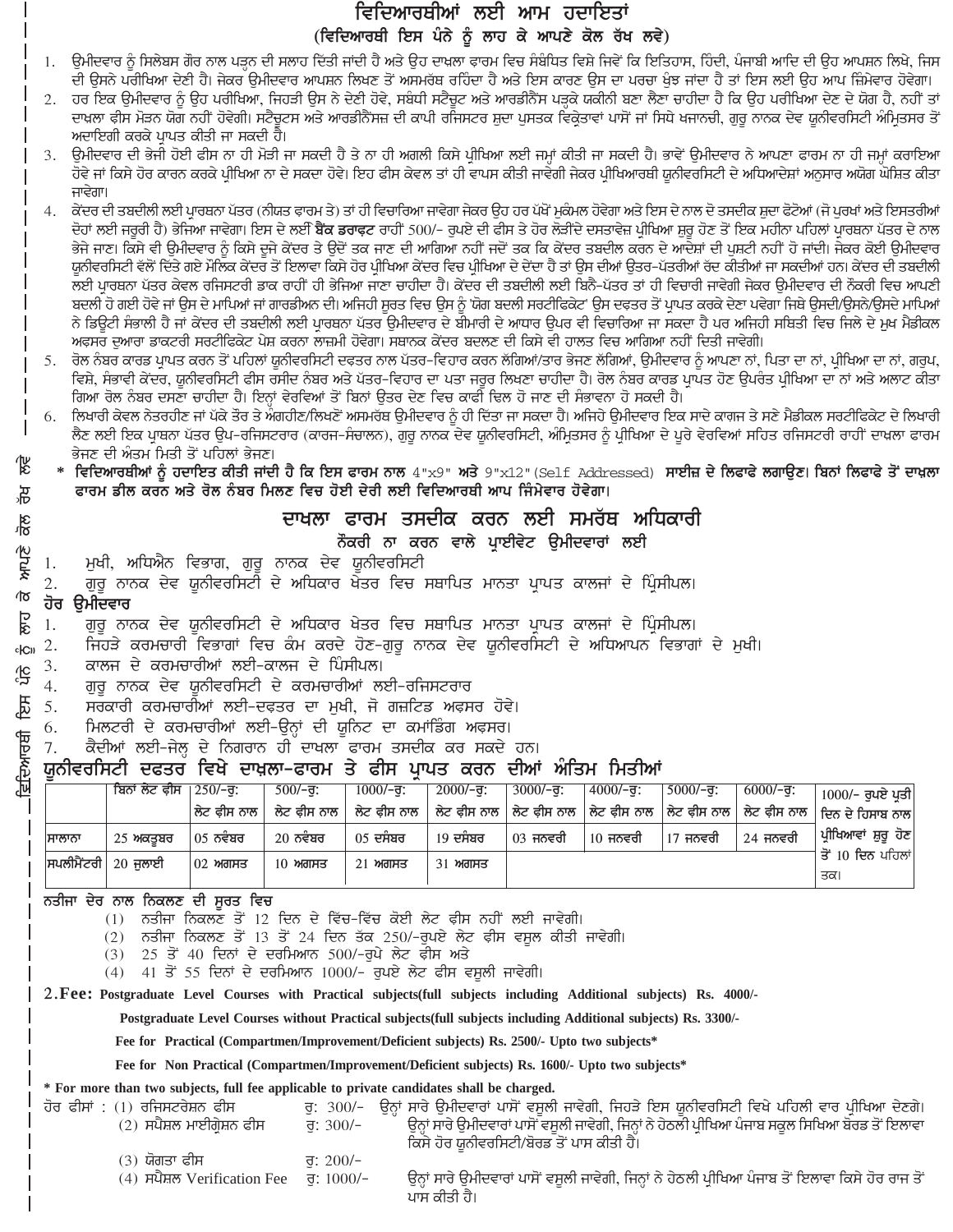#### ਅਦਾਇਗੀ ਦਾ **ਢੰ**ਗ

- 1. ਦਾਖਲਾ ਫਾਰਮ ਸਮੇਤ ਫੀਸ ਦਾ ਬੈਂਕ ਡਰਾਫਟ ਜੋ <mark>ਰਜਿਸਟਰਾਰ, ਗਰੂ ਨਾਨਕ ਦੇਵ ਯੂਨੀਵਰਸਿਟੀ, ਅੰਮਿਤਸਰ</mark> ਦੇ ਨਾਂ 'ਤੇ ਹੋਵੇ ਅਤੇ ਕੇਵਲ <mark>ਪੰਜਾਬ ਐਂਡ ਸਿੰਧ ਬੈਂਕ, ਗਰੂ ਨਾਨਕ ਦੇਵ</mark> <mark>ਯੂਨੀਵਰਸਿਟੀ ਕੈਂਪਸ ਬ੍ਰਾਂਚ, ਅੰਮ੍ਰਿਤਸਰ</mark> ਵਿਖੇ ਜਾਂ **ਸਟੇਟ ਬੈਂਕ ਆਫ ਇੰਡੀਆ, ਪੁਤਲੀਘਰ ਬ੍ਰਾਂਚ, ਅੰਮ੍ਰਿਤਸਰ** ਵਿਖੇ ਅਦਾਇਗੀ ਯੋਗ ਹੋਵੇ, ਯੂਨੀਵਰਸਿਟੀ ਖਜ਼ਾਨਚੀ ਕੋਲ ਅਸਲੀ ਰਸੀਦ ਸਮੇਤ ਜਮ੍ਹਾਂ ਕਰਵਾਏ ਜਾ ਸਕਦੇ ਹਨ ਜਾਂ ਡਾਕ ਰਾਹੀਂ ਭੇਜੇ ਜਾ ਸਕਦੇ ਹਨ। ਬੈਂਕ ਡਰਾਫਟ ਦੇ ਪਿਛਲੇ ਪਾਸੇ ਵਿਦਿਆਰਥੀ ਦਾ ਨਾਂ ਅਤੇ ਪੂਰਾ ਪਤਾ ਵੀ ਲਿਖਿਆ ਹੋਵੇ।
- 2. fਜਹੜੇ ਵਿਦਿਆਰਬੀ ਬੈਂਕ ਡਰਾਫਟ ਨਾਲ ਦਾਖ਼ਲਾ ਫਾਰਮ ਜਲੰਧਰ ਵਿਖੇ ਜਮਾਂ ਕਰਵਾਉਣਾ ਚਾਹੁਣ, ਉਹ "**ਰਜਿਸਟਰਾਰ, ਗੁਰੁ ਨਾਨਕ ਦੇਵ ਯੁਨੀਵਰਸਿਟੀ**" ਦੇ ਹੱਕ ਵਿਚ ਬੈਂਕ ਡਰਾਫਟ ਬਣਾਉਣ ਜੋ ਕਿ **ਜਲੰਧਰ** ਵਿਖੇ ਅਦਾਇਗੀ ਯੋਗ ਹੋਵੇ ਅਤੇ **ਸੂਚਨਾ ਕੇਂਦਰ, ਗੁਰੂ ਨਾਨਕ ਦੇਵ ਯੂਨੀਵਰਸਿਟੀ ਰਿਜ਼ਨਲ ਕੈਂਪਸ,** ਲੱਧੇਵਾਲੀ, ਜਲੰਧਰ ਅਤੇ **ਗੁਰੂ ਨਾਨਕ ਦੇਵ ਯੂਨੀਵਰਸਿਟੀ ਕਾਲਜ,** ਲਾਡੋਵਾਲੀ ਰੋਡ, ਨੇੜੇ ਰੇਲਵੇ ਸਟੇਸ਼ਨ, ਜਲੰਧਰ ਵਿਖੇ ਜਮ੍ਹਾਂ ਕਰਵਾ ਸਕਦੇ ਹਨ।

(ੳ)ਸਾਲਾਨਾ ਪਰੀਖਿਆ ਲਈ ਆਰਜ਼ੀ ਕੇਦਰਾਂ ਦੀ ਸੂਚੀ **:** 

 $(1)$  ਅੰਮ੍ਰਿਤਸਰ  $(ASR)$   $(2)$  ਜਲੰਧਰ  $(JAL)$ 

ੳਪਰੋਕਤ ਕੇਂਦਰਾਂ ਤੋਂ ਇਲਾਵਾ ਹੇਠ ਲਿਖੇ ਸ਼ਹਿਰਾਂ ਵਿਚ ਹੋਰ ਪੀਖਿਆ ਕੇਂਦਰ ਵੀ ਬਣਾਏ ਜਾ ਸਕਦੇ ਹਨ ਜੇਕਰ ੳਮੀਦਵਾਰਾਂ ਦੀ ਗਿਣਤੀ ਇਨ੍ਹਾਂ ਸ਼ਹਿਰਾਂ ਵਿਚ ਨਿਰਧਾਰਤ ਸੀਮਾ ਤੋਂ ਘੱਟ ਨਾ ਹੋਵੇ : ਗੁਰਦਾਸਪੁਰ, ਕਪੂਰਥਲਾ, ਨਵਾਂ ਸ਼ਹਿਰ, ਪਠਾਨਕੋਟ, ਫਗਵਾੜਾ, ਬਟਾਲਾ, ਕਾਦੀਆਂ (GSP, PKT, JAL, KPT, NKR, PKT, PHG, BAT, QDN)

ਨੋਟ: ਇਨ੍ਹਾਂ ਕੇਂਦਰਾਂ ਦੀ ਚੋਣ ਕਰਨ ਵਾਲੇ ਉਮੀਦਵਾਰਾਂ ਨੂੰ ਹਦਾਇਤ ਕੀਤੀ ਜਾਂਦੀ ਹੈ ਕਿ ਉਹ ਅੰਮ੍ਰਿਤਸਰ ਅਤੇ ਜਲੰਧਰ ਵਿਚੋਂ ਕਿਸੇ ਇਕ ਕੇਂਦਰ ਨੂੰ ਦੂਜੀ ਤਰਜੀਹ ਜਰੂਰ ਦੇਣ।

#### (ਅ) ਇਨ੍ਹਾਂ ਕੇਂਦਰਾਂ ਵਿਚੋਂ ਕਿਸੇ ਵੀ ਕੇਂਦਰ ਨੂੰ ਰੱਦ ਕਰਨ ਦੇ ਅਧਿਕਾਰ ਯੂਨੀਵਰਸਿਟੀ ਕੋਲ ਹਨ, ਜੇਕਰ ਅਧਿਆਦੇਸ਼ ਅਧੀਨ ਪੀਖਿਆਰਥੀਆਂ ਦੀ ਗਿਣਤੀ ਨਿਰਧਾਰਤ ਸੀਮਾ ਤੱਕ ਨਾ ਹੋਵੇ ਜਾਂ ਕੋਈ ਹੋਰ ਪਬੰਧਕੀ ਕਾਰਨ ਹੋਵੇ।

ਪ੍ਰੀਖਿਆਰਥੀ ਵਲੋਂ ਚੁਣਿਆ ਗਿਆ ਕੇਂਦਰ ਤਾਂ ਹੀ ਅਲਾਟ ਕੀਤਾ ਜਾਵੇਗਾ ਜੇਕਰ ਉਥੇ ਥਾਂ ਉਪਲੱਬਧ ਹੋਵੇਗੀ। ਯੂਨੀਵਰਸਿਟੀ ਨੂੰ ਇਹ ਅਧਿਕਾਰ ਹੈ ਕਿ ਪ੍ਰੀਖਿਆਰਥੀ ਵਲੋਂ ਮੰਗੇ ਗਏ ਕੇਂਦਰ ਦੀ ਥਾਂ ਬਿਨਾਂ ਕਿਸੇ ਕਾਰਨ ਹੋਰ ਕੇਂਦਰ ਵੀ ਅਲਾਟ ਕਰ ਸਕਦੀ ਹੈ।

**The receipt of fee/admission form will not be entitled the candidate to appear in the examination but it will only entitle him/ her to consideration of his/her eligibility.**

**not: iksy vI kl`s/kors ivc d`Kly j~ prIiKE` dy nqIjy sMbMDI ivv`d hox dI h`lq ivc s`ry kys~ ivc dispute EμimRqsr dI Civil jurisdiction**  $m$ ਤੇ ਹਾਈ ਕੋਰਟ ਕੇਸਾਂ ਵਿਚ ਚੰਡੀਗੜ੍ਹ jurisdiction ਅੰਦਰ ਹੋਣਗੇ।